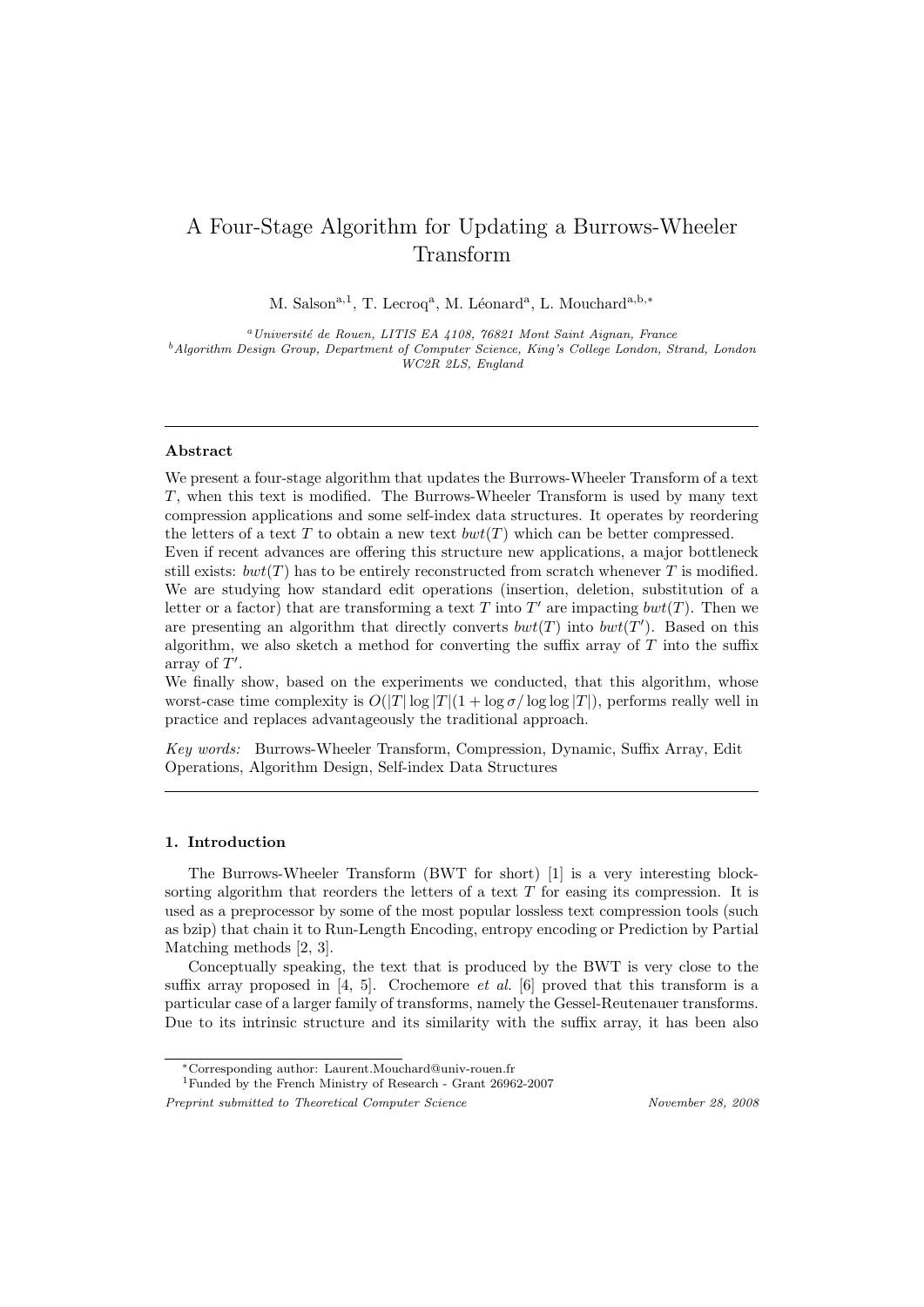used for advanced compressed index structures [7, 8] that authorize approximate pattern matching, and therefore can be used by search engines.

The Burrows-Wheeler Transform of a text T of length n,  $bwt(T)$ , is often obtained from the fitting suffix array. Its construction is based on the construction of the suffix array, usually performed in  $O(n)$ -time [9]. Storing the intermediate suffix array is still one of the main technological bottlenecks, as it requires  $\Omega(n \log n)$  bits while storing bwt(T) and T only requires  $O(n \log \sigma)$  bits, where  $\sigma$  is the size of the alphabet. Even if this transform has been intensively studied over the years [10], one essential problem still remains:  $bwt(T)$  has to be totally reconstructed as soon as the text T is altered. In this article, we are considering the usual edit operations (insertion, deletion, substitution of a letter or a factor) that are transforming  $T$  into  $T'$ . We are studying their impact on  $bwt(T)$  and are presenting an algorithm for converting  $bwt(T)$  into  $bwt(T')$ . Moreover, we show that we can use this algorithm for changing the suffix array of  $T$  into the suffix array of  $T'$ .

The article is organized as follows: in section 2 we introduce the BWT, all associated vocabulary and structures and state the formal problem we are facing. In section 3, we present a detailed explanation of the proposed algorithm when considering an insertion. We then extend the algorithm to handle the other edit operations, exhibiting their respective complexities. In section 4, we expose our results and compare them with the theoretical assumptions and finally in section 5 we conclude and draw perspectives.

#### 2. Preliminaries

Let the text  $T = T[0..n]$  be a word of length  $n + 1$  over  $\Sigma$ , a finite ordered alphabet of size  $\sigma$ . The last letter of T is a sentinel letter \$, that has been added to the alphabet Σ and is smaller than any other letter of Σ. A factor starting at position i and ending at position j is denoted by  $T[i \cdot j]$  and a single letter is denoted by  $T[i]$  (or  $T_i$  to facilitate the reading). We add that when  $i > j$ ,  $T[i \dots j]$  is the empty word. The cyclic shift of order *i* of the text T is  $T^{[i]} = T[i \tildot n]T[0 \tildot i - 1]$  for a given  $0 \le i \le n$ .

**Remark 1.**  $T_i = T_n^{[(i+1) \mod |T|]}$ , for  $0 \le i \le n$ .



Figure 1:  $bwt(ATGCG\$ ) =  $L = G$ §GCTA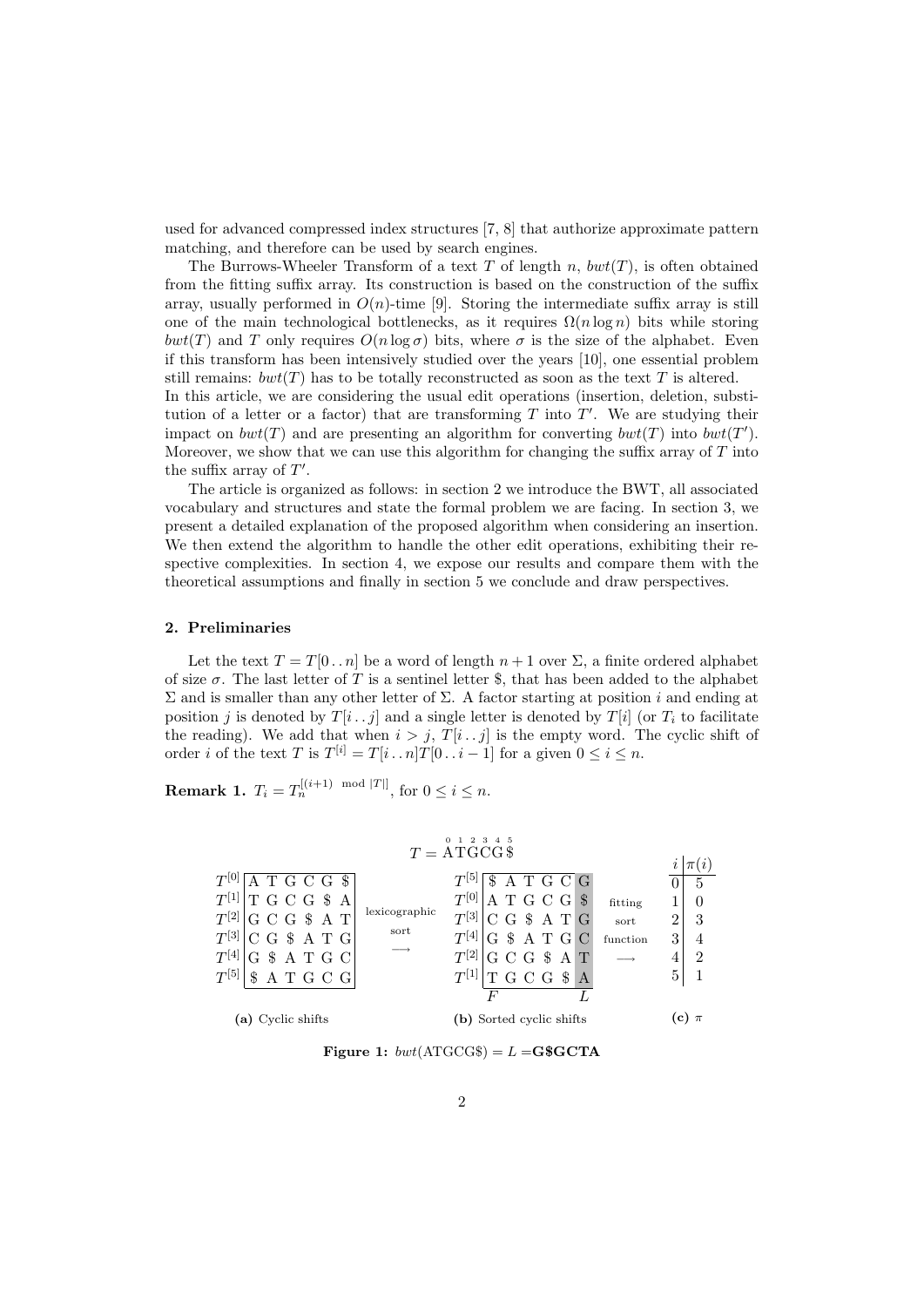The Burrows-Wheeler Transform of T, denoted  $bwt(T)$ , is the text of length  $n + 1$ corresponding to the last column  $L$  of the conceptual matrix whose rows are the lexicographically sorted cyclic shifts  $T^{[i]}$  (see Fig. 1b). Note that F, the first column of this matrix, is sorted, so can be trivially deduced from L, and that in Fig. 1c,  $\pi$  is the fitting sort function.

**Remark 2.**  $\pi$  is exactly equal to the suffix array of T, denoted by SA, confirming the closeness between L (letters) and SA (integers). Moreover, we simply have  $L[i] =$  $T[(SA[i] - 1) \mod |T|]$ , meaning we have a very simple formula for deriving L from SA.

Rebuilding the text T from  $\pi$  and L can be done simply. First, we start with the row corresponding to  $T^{[0]}$  (and therefore to i such that  $\pi(i) = 0$ ). It necessarily contains  $\overline{S} = T_n$  in L since  $\hat{S}$  appears at the last position of T. Then, we consider the first row, corresponding to  $T^{[n]}$  (and therefore to i such that  $\pi(i) = n$ ). It contains \$ in F and  $T_{n-1}$  in L. Finally, we are considering the sequence of all sorted cyclic shifts in decreasing order (see Remark 1). We have:

|  |  |  | $\pi(i)$   0 5 4 3 2 1 $\leftarrow$ decreasing order                                                       |
|--|--|--|------------------------------------------------------------------------------------------------------------|
|  |  |  | $i \mid 1 \quad 0 \quad 3 \quad 2 \quad 4 \quad 5 \quad \leftarrow$ associated row positions in the matrix |
|  |  |  | $L[i]$ \$ G C G T A $\leftarrow$ corresponding letters in L                                                |

Reading the letters from right to left, we obtain:  $T=ATGCG$$ .

Unfortunately, the Burrows-Wheeler Transform of  $T$  consists only in  $L$ . The only column we can easily deduce from  $L$  is  $F$ . In order to navigate through  $L$ , we still need a function that tells us how the rows are ranked. This function is named  $LF$  and maps a letter in L to its equivalent in  $F$ , for example, the unique  $\sin L$  is mapped to the unique  $\$ in F,..., the second G in L to the second G in F. We are giving a formal definition thereafter.

First, we consider the first row of the conceptual matrix: it corresponds to  $T^{[n]}$ . It necessarily contains \$ in F and  $T_{n-1}$  in L (since \$ is the smallest letter in T and F is sorted). Consequently, the row that contains  $c = T_{n-1}$  in L, has to be mapped with the row corresponding to the cyclic shift starting with  $c\$ , that is the row where c appears for the first time in  $F$ . In order to extend our right-to-left reconstruction, we need a simple mechanism for navigating from the row corresponding to  $T^{[i+1]}$  to  $T^{[i]}$ . By definition, if  $T^{[i+1]}$  has a letter c in L, then  $T^{[i]}$  has also the c in F. Generally speaking, the mechanism we have to build between  $F$  and  $L$  has to map identical letters.

From Remark 1, we know that if p is the position of  $T^{[i+1]}$  in the sorted cyclic shifts, then  $T_i = L[p]$ . In order to map corresponding letters in L and F, we therefore need a function  $rank_c(U, i)$  that returns the number of c in  $U[0..i]$ , for any word U over  $\Sigma$ . Finally, given two positions p and p' such that  $F[p'] = L[p] = c$ , we are connecting them if and only if  $rank_c(F, p') = rank_c(L, p)$ .

We denote by  $C_T$  a table storing, for each letter c of the alphabet, the number of letters smaller than c in T. Since letters are lexicographically sorted in  $F$ , the number of letters smaller than  $c$  corresponds to the position where  $c$  appears for the first time in F. Finally, the position of  $T^{[i]}$  is  $C_T[L[p]] + rank_{L[p]}(L, p) - 1$ .

This function  $LF$ , which permits to compute the position of a cyclic shift  $T^{[i]}$  from the position of the cyclic shift  $T^{[i+1]}$ , is defined [7] as  $LF(p) = C_T[L[p]] + rank_{L[p]}(L, p) - 1$ .

 $LF$  is of crucial importance, since it creates a link between two consecutive elements in T as described in Fig. 2.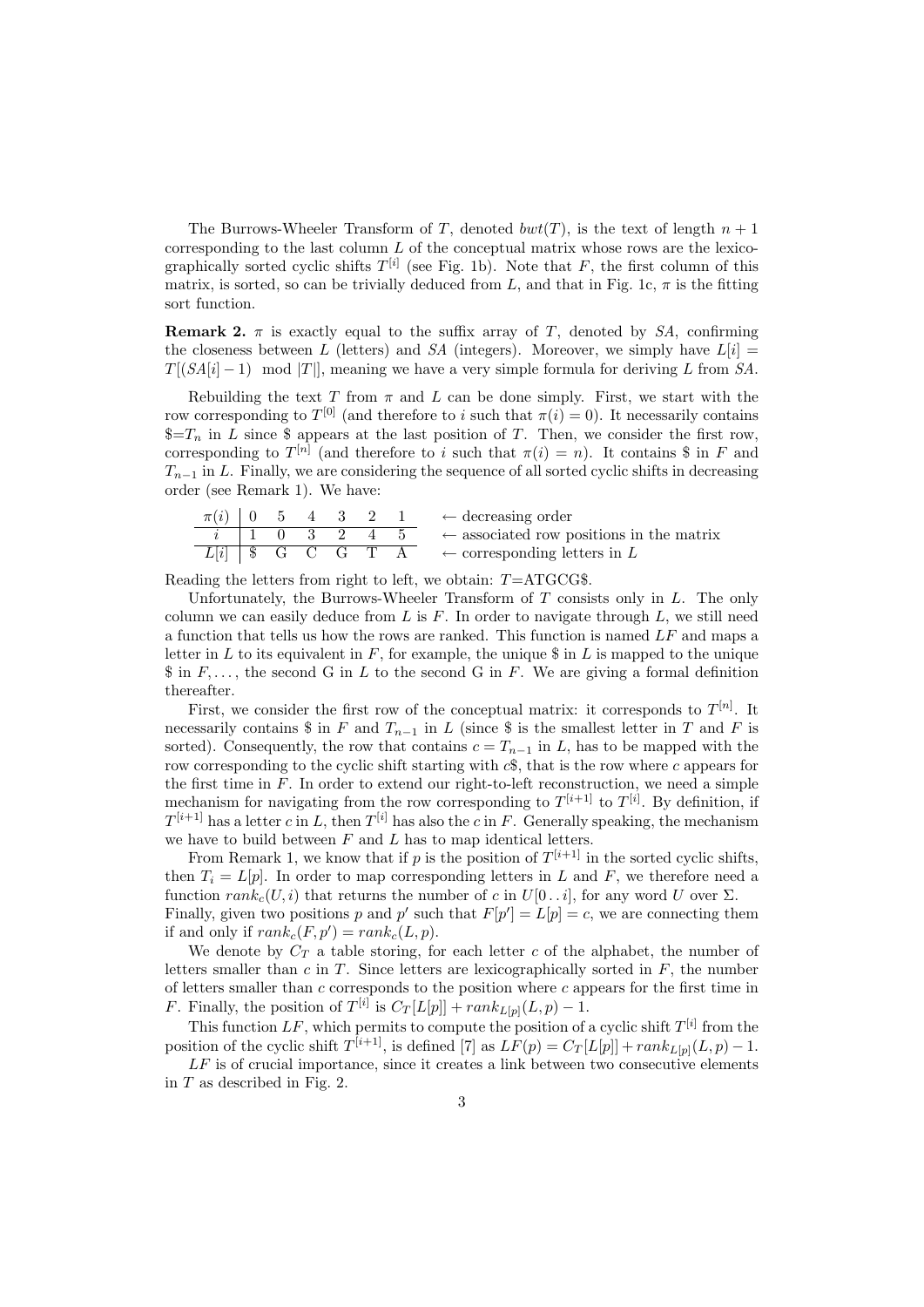| A C G T<br>$C_T$ 0 1 2 3 5                                                          | $0 \t1 \t2 \t3 \t4 \t5$<br>$T = \text{ATGCG}$          | $i \mid F \mid L \mid LF$   |  |
|-------------------------------------------------------------------------------------|--------------------------------------------------------|-----------------------------|--|
| $c \setminus i$ 0 1 2 3 4 5                                                         | $LF[0] = C_T[G] + rank_G(L, 0) - 1 = 3 + 1 - 1 = 3$    | $0 \mid S \mid G \mid 3$    |  |
| $\frac{1}{2}$ $\frac{1}{2}$ $\frac{1}{2}$ $\frac{1}{2}$ $\frac{1}{2}$ $\frac{1}{2}$ | $LF[1] = C_T[\$] + rank_{\$}(L,1) - 1 = 0 + 1 - 1 = 0$ | $1$   A   $\frac{6}{9}$   0 |  |
| $A \mid 0 \; 0 \; 0 \; 0 \; 0 \; 1$                                                 | $ LF[2] = C_T[G] + rank_G(L, 2) - 1 = 3 + 2 - 1 = 4$   | $.2$   C   G   4            |  |
| $C$   0 0 0 1 1 1                                                                   | $LF[3] = C_T[C] + rank_C(L, 3) - 1 = 2 + 1 - 1 = 2$    | 3 G C 2                     |  |
| G 1 1 2 2 2 2                                                                       | $LF[4] = C_T[T] + rank_T(L, 4) - 1 = 5 + 1 - 1 = 5$    | $\mathbf{4}   G   T   5$    |  |
| T   0 0 0 0 1 1                                                                     | $LF[5] = C_T[A] + rank_A(L, 5) - 1 = 1 + 1 - 1 = 1$    | 5  T  A   1                 |  |
| $rank_c(L, i)$                                                                      |                                                        |                             |  |

**Figure 2:**  $LF$ : Establishing a relation between  $L$  and  $F$ 

Remark 3. Without the added sentinel letter \$, LF cannot be necessarily determined from  $bwt(T)$ . Let us consider T=AAA, F and L are both equal to AAA and  $rank_A(L, i)$  = rank<sub>A</sub>(F, i) for all  $0 \le i < 3$ , annihilating all possible mapping between consecutive elements of T.

We already explained that  $L$  is conceptually very close to  $SA$ , with a simple forward transform from the former to the latter. It follows that most of the algorithms constructing L are using the existing  $O(n)$ -time (theoretical) algorithms that build SA (see [9] for a very detailed and interesting review on that subject) and are applying the forward transform afterwards. Storing SA is still the main technological bottleneck, as it requires  $\Omega(n \log n)$  bits while L and T only require  $O(n \log \sigma)$  bits. Such a requirement prevents large texts, such as complete genome sequences, to be encoded, even if a recent promising result [11] authorizes large texts to be processed by computing the suffix array, a block at a time.

Nevertheless, L is a text that accepts no direct modification: a simple transformation of  $T$  into  $T'$  traditionally leads to the computation of the Burrows-Wheeler Transform of  $T'$  from scratch. Our goal is to study how  $L$  is affected when standard edit operations (insertion, deletion or substitution of a block of letters) are applied to T.

Since we are interested in managing a dynamic version of L, we need dynamic structures for storing  $L$  and  $C_T$ . Partial sums are intensively used in the following to store  $C_T$  and to compute rank<sub>c</sub> in L.

A partial sum  $S$  is a structure which stores non-negative numbers and allows to query prefix sums or to update values. The following functions are defined over S :

- sum(S, i) returns the sum of the  $i+1$  first numbers in S.
- update(S, i,  $\delta$ ) updates the  $(i + 1)$ -th entry of S by adding  $\delta$  to it.

Any insertion, substitution or deletion, may heavily impact  $C_T$ . We minimize this impact by using a partial sum  $S_{Cr}$  which allows to recompute any number originally stored in  $C_T$ .

Let  $c_i$  be the *i*-th letter of  $\Sigma$  in lexicographical order. We define  $S_{C_T}[i]$  as the number of occurrences of  $c_i$  in T. Therefore, we have  $C_T[\$\]=0$  and  $C_T[c_i] = \text{sum}(S_{C_T}, i-1)$ , for any  $0 < i < \sigma$ .

Finally, when an edit operation modifies T, we only need to modify one value of  $S_{C_T}$  for having up-to-date values of  $C_T$ .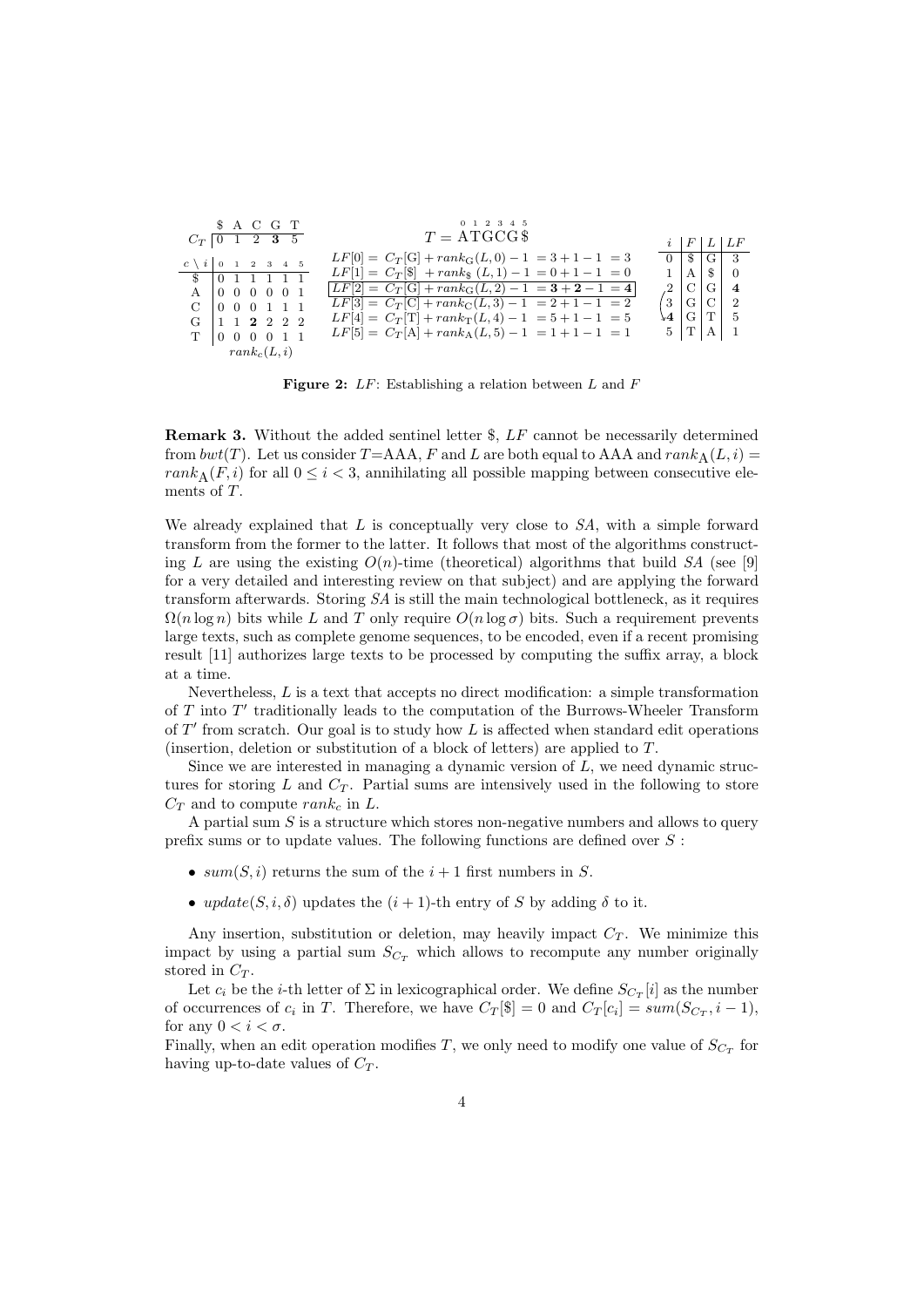

r: number of leaves in the left subtree. v: number of letters in the left subtree.

|                                 | Leaves |   |   |   |  |  |  |
|---------------------------------|--------|---|---|---|--|--|--|
|                                 |        |   | 2 | 3 |  |  |  |
| $\frac{S_{\$}}{S_{\mathrm{A}}}$ | 0      |   | 0 |   |  |  |  |
|                                 | 0      |   | 0 | 0 |  |  |  |
| $S_{\rm C}$                     |        | 0 | 1 | 1 |  |  |  |
| $S_{\rm G}$                     | 0      | 1 | 0 |   |  |  |  |
| $S_{\mathrm{T}}$                | 2      |   |   |   |  |  |  |

$$
U = \overset{\text{o} \text{ 1 2 3 4 5 6 7 8}}{\text{TTAGTCGC $}}
$$

Computing  $rank_{\mathcal{T}}(U, 5)$ :

The letter in position 5 in  $U$  is the sixth letter of the text.

Since  $v = 4$  in the root, the sixth letter is in the right subtree.

In the right subtree,  $v = 2$ . Thus, the sixth letter is in its left subtree (leaf 2) and the letter is the last one in this leaf.

In this leaf, there is one T before the sixth letter of the text.  $sum(S_T, 1) = 2$ , meaning that we have 2 Ts in the first two leaves.

Finally,  $rank_{\rm T}(U, 5) = 3$ .

Partial sums  $S_3, \ldots, S_T$  store the number of occurrences of each letter in each leaf. The whole structure is managed as a collection of partial sums.

Figure 3: Dynamic structure allowing operations  $rank_c$ , insert, delete [12].

When  $L$  is updated, we need results of *rank* functions to be updated as well. In order to do so, we can use the structure proposed by González and Navarro [12]. This structure allows insertions (operation insert), deletions (operation delete) and supports rank, all in  $O(\log n(1 + \log \sigma/\log \log n))$  worst-case time. This is an entropy-bound structure so that L is compressed and the whole structure needs  $nH_0 + o(n \log \sigma)$  bits, where  $H_0$  is the zero-order entropy. Their structure is based on a balanced tree and a collection of dynamic partial sums. A dynamic partial sum allows insertions and deletions of values. We present an example of this structure in Fig. 3. In this example, we store the plain text in the leaves but, theoretically, the content of the leaves is compressed. Insertions and deletions of a letter are handled by updating the leaf where the modification lies as well as the nodes on the path to the root and by updating the collection of partial sums.

Based on these observations, we are presenting an algorithm for updating  $L$  with only a very limited extra space and prove its correctness.

## 3. Approach

This section can be decomposed as follows: we start with a complete study on how an edit operation, transforming  $T$  into  $T'$ , is impacting the corresponding  $L$  (either directly or implicitly). To illustrate our approach, we are considering the simple case consisting of the insertion of a single letter. Based on this case, we propose a four-stage algorithm for updating L. In order to do so, we also need to update the partial sum  $S_{C_T}$ . Finally, we extend our approach to the insertion of a factor, and explain how we can extend our approach to substitutions and deletions as well.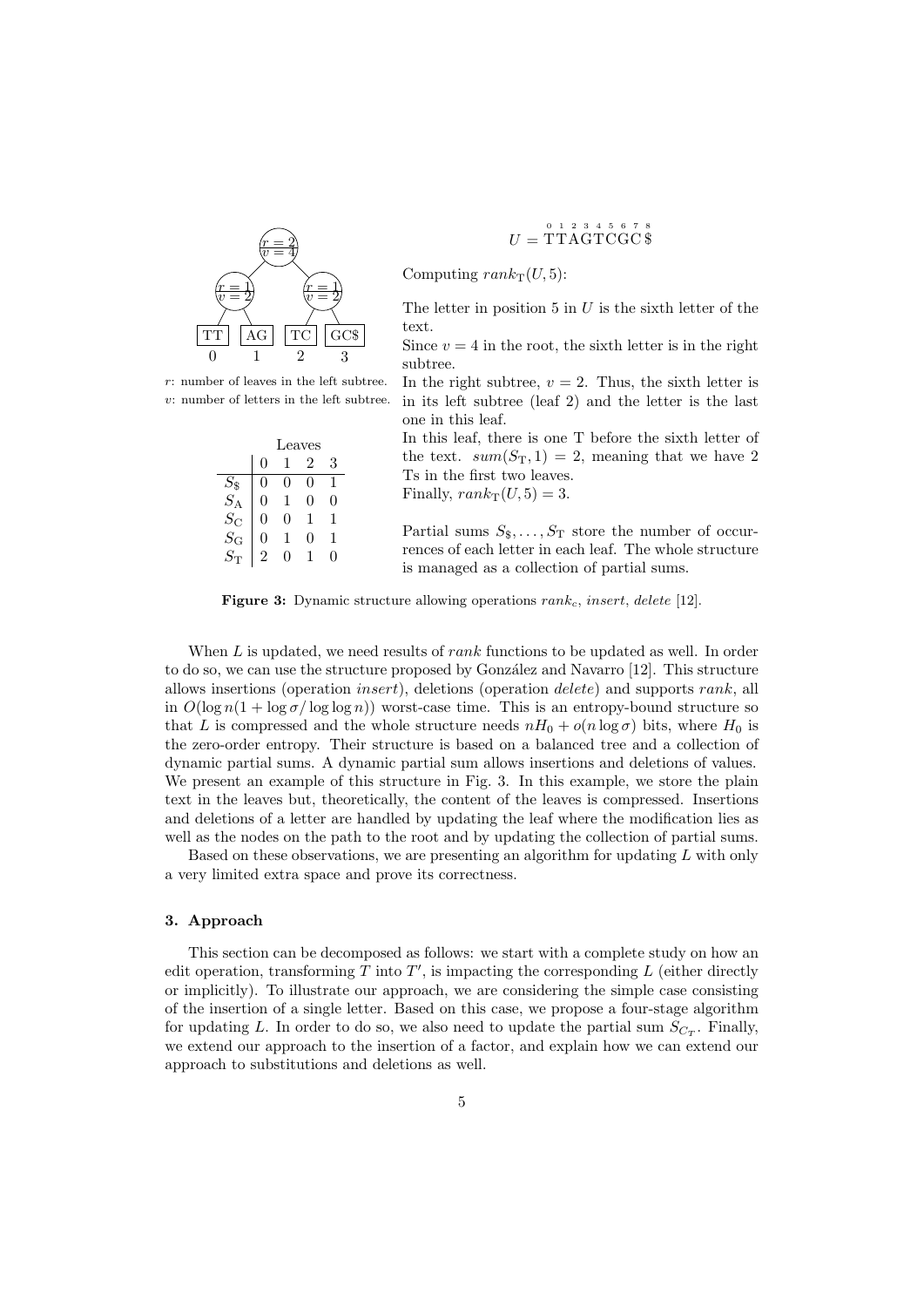In order to study the impact the insertion of a single letter has, we have first to recall that  $L$  will strongly depend on the ranking of all cyclic shifts of  $T'$ . We thus have to study how the insertion of a letter is modifying the cyclic shifts. Assume we are inserting a letter c at position  $i$  in  $T$ . Depending on the cyclic shift we are considering, we can consider four cases, remembering that  $T_n=\$ , as in Fig. 4.



**Figure 4:** All possible locations of c in  $T^{(j)}$  after the insertion

3.1. Cyclic Shifts of Order  $j > i$  (I)

In this section, we are considering all cyclic shifts associated with positions in  $T$  that are strictly greater than  $i$ . We show that the two stages (Ia) and (Ib) are not modifying the respective ranking of the corresponding cyclic shifts.

From Fig. 4 (Ia),  $T^{(j+1)} = T[j \tildot n-1]$   $T[0 \tildot i-1]$   $cT[i \tildot j-1]$ ,  $\forall j \geq i$  meaning that  $T^{j+j-1}$  and  $T^{[j]}$  are sharing a common prefix  $T[j \dots n-1]$ \$ $T[0 \dots i-1]$ .

**Lemma 1.** Inserting a letter c at position i in  $T$  has no effect on the respective ranking of cylic shifts whose orders are strictly greater than i. That is, for all  $j \geq i$  and  $j' \geq i$ , we have  $T^{[j]} < T^{[j']} \iff T^{\prime [j+1]} < T^{\prime [j'+1]}.$ 

PROOF. In order to prove this lemma, we have to prove that the relative lexicographical rank of two cyclic shifts, of orders strictly greater than  $i$ , is the same before and after the insertion.

Assume without loss of generality that  $j > j'$  and  $T^{[j]} < T^{[j']}$ .

We know that for every  $k \leq |T|$ ,  $T^{[j]}[0 \t{k}] \leq T^{[j']}[0 \t{k}]$ . The prefix of  $T^{[j]}$  ending before the sentinel letter \$ is of length  $n - j < |T|$ , and therefore  $T^{[j]}[0 \tildot n - j - 1] \le$  $T^{[j']}[0 \dots n-j-1]$ . That is,  $T[j \dots n-1] \leq T[j' \dots j'+n-j-1]$  (grey rectangles below). Moreover \$, the smallest letter of  $\Sigma$ , occurs only once in T. The fact that  $T[j+n-j] = $$ induces  $T[j'+n-j] \neq \$ , and therefore  $T[j'+n-j] > \$ . It follows that  $T^{[j]}[0..n-j] <$  $T^{[j']}[0 \dots y - j].$ 

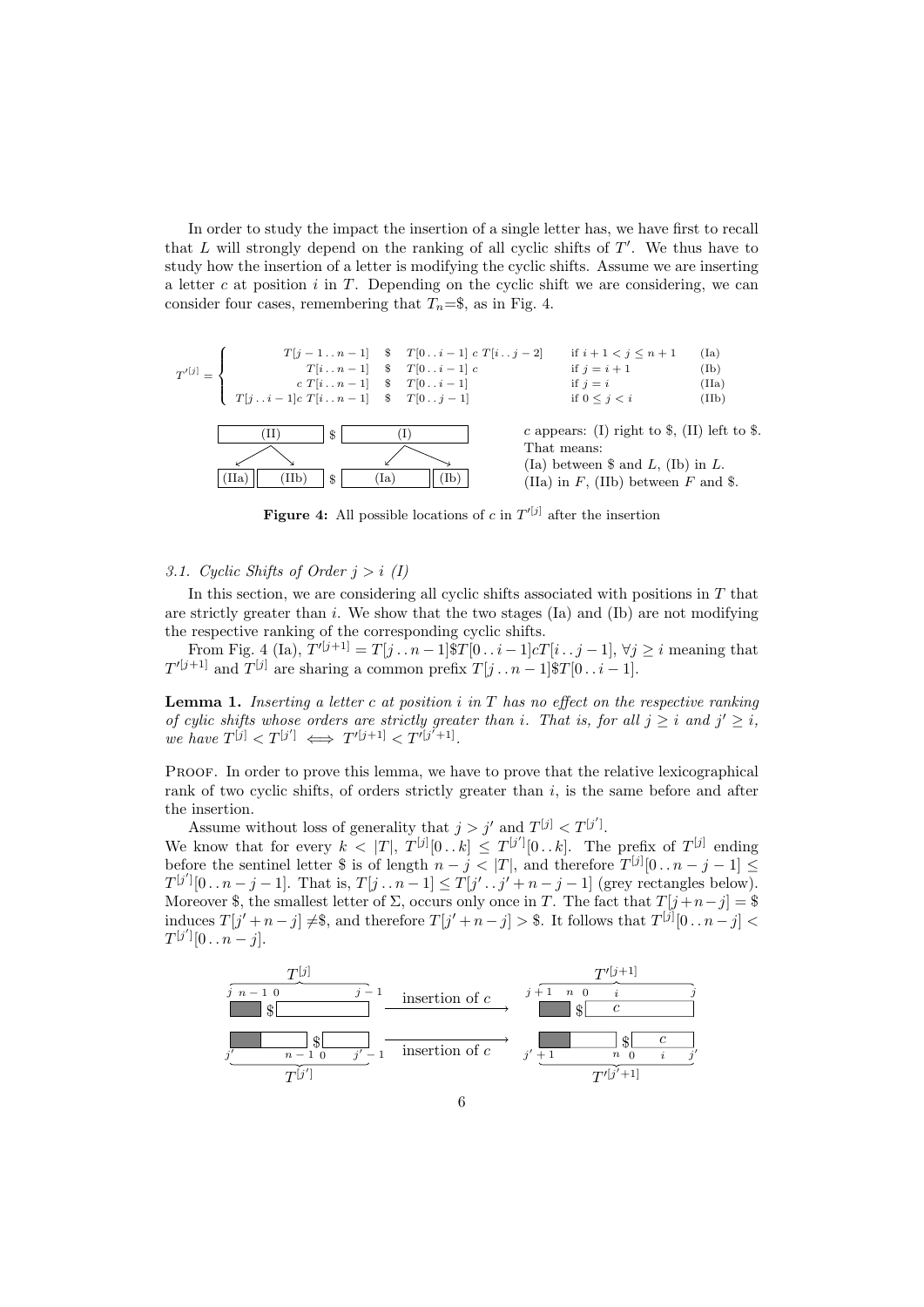Since  $T'[j+1..n]$ \$ =  $T[j..n-1]$ \$ and  $T'[j'+1..n+j'-j+1] = T[j'..n+j'-j]$ , we have  $T'[j+1..n]$ \$ <  $T'[j'+1..n+j'-j+1]$ . So  $T'[j+1..n]$ \$u <  $T'[j'+1..n+j'-j+1]$ v, for all texts  $u, v$  over  $\Sigma$ . Finally,  $T^{[j]} < T^{[j']} \implies T'^{[j+1]} < T'^{[j'+1]}}$ .

The proof of  $T^{\prime [j+1]} < T^{\prime [j^{\prime}+1]} \implies T^{[j]} < T^{[j^{\prime}]}$  is done in a similar way.

**Remark 4.** This lemma can be generalized to the insertion of a factor of length  $k$  by considering  $T^{\prime [j+k]} < T^{\prime [j^\prime+k]}$  instead of  $T^{\prime [j+1]} < T^{\prime [j^\prime+1]}$ .

# 3.1.1. Cyclic Shifts of Order  $j > i + 1$ : (Ia) c between \$ and L

It follows, from Lemma 1, that the ranking of all cyclic shifts  $T^{(j+1)}$  is identical to the ranking of all cyclic shifts  $T^{[j]}$ . In the rows corresponding to  $T^{'[j]}$ , F and L are unchanged.

## 3.1.2. Cyclic Shift of Order  $i + 1$ : (Ib) c in  $L \rightarrow$  Modification of L

The ranking of this cyclic shift with respect to cyclic shifts of greater order is preserved. Since c is inserted at position *i*, it follows that  $T^{'[i+1]} = T^{[i]}c$ . These two cyclic shifts are sharing a common prefix  $T^{[i]}$ . In the row corresponding to  $T^{'[i+1]}$ , F is unchanged while L, which was equal to  $T_{i-1}$ , now equals c.

In order to perform this modification, we first have to find the position of the row corresponding to  $T^{[i]}$ . This is done by using a sampling of SA and the position k such that  $k = SA[i]$  (see [8, 13]). The position of  $T^{[i]}$  may not be sampled so we have to use the next sampled position of a cyclic shift  $T^{[j]}$ . The order j is such that  $j > i$ and there is no position of  $T^{[j']}$  sampled such that  $i < j' < j$ . LF allows to navigate from cyclic shift of order j to cyclic shift of order  $j - 1$ . Therefore, using the LF function  $j - i$  times, we have the position k of cyclic shift  $T^{[i]}$ . Finally, we can modify the corresponding letter in L:  $L[k] = c$ . Now the element in L at position k represents  $T^{\prime[i+1]}$ .

| Insertion of <b>G</b> at position $i=2$ in T                                         |   | $\pi$ FL                                                | $F\ L$           |
|--------------------------------------------------------------------------------------|---|---------------------------------------------------------|------------------|
| $0 1 2 3 4 5 6$ $0 1 2 3 4 5 6 7$<br>$T = CTCTGC$ \$ $\rightarrow$ $T' = CTGCTGC$ \$ | 6 | $S_{\rm C}$                                             | $\mathcal{S}$ C  |
|                                                                                      | 5 | $C_G$                                                   | $\overline{C}$ G |
| (Ia): no modification.                                                               |   | $C_{\rm s}$                                             | $C_{\rm S}$      |
| (Ib): $T^{[i]}$ is at position $k=3$ $(SA[3] = \pi(3)=2)$ , $L[3] \leftarrow G$ .    |   | $i=2$ C T $\stackrel{\text{(Ib)}}{\longrightarrow}$ C G |                  |
|                                                                                      |   | $4$ G T G T                                             |                  |
| After stage (Ib), we have:                                                           |   | тc                                                      | T C              |
| one G in F and two Gs in L, two Ts in F and one T in L.                              | 3 | ТC                                                      | ТC               |

## 3.2. Cyclic Shifts of Order  $j \leq i$

3.2.1. Cyclic Shift of Order i: (IIa) c in  $F \to In$ 

After considering the cyclic shift  $T^{\prime[i+1]}$  that ends with the added letter c, we now have to consider the brand new cyclic shift that starts with the added c, that is  $T^{'[i]} = cT^{[i]} =$  $cT[i \dots n-1]$ \$T[0 $\dots i-1$ ] which ends with  $T_{i-1}$ . Since  $T^{'[i+1]}$  is located at position k,  $T^{'[i]}$ has to be inserted in the table at position  $LF(k)$  (derived from the function  $rank_c(L, k)$ ). With González and Navarro's structure, we can insert the letter c in L at position  $LF(k)$ using the operation insert(L, c, LF(k)). The partial sum  $S_{C_T}$  has also to be updated, with the function  $update(S_{C_T}, i, 1)$ , if c is lexicographically the  $i + 1$ -th letter of  $\Sigma$ .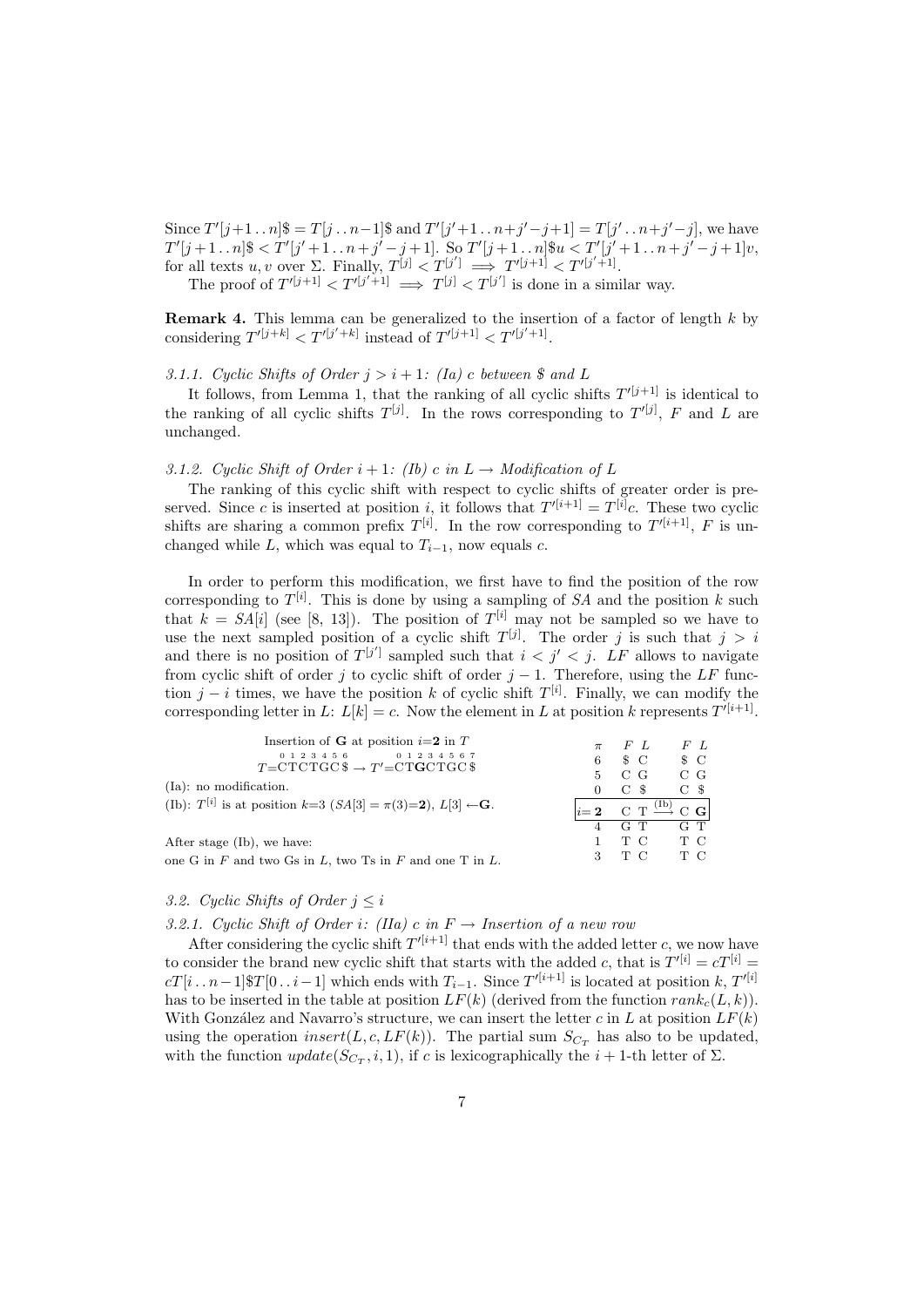| Insertion of <b>G</b> at position $i=2$ in T<br>$0 1 2 3 4 5 6$ $0 1 2 3 4 5 6 7$<br>$T=CTCTGC$ $\Rightarrow$ $T'=CTGCTGC$ $\$ | F L<br>$S_{\rm C}$                                 | F L<br>$\mathcal{S}$ C  |
|--------------------------------------------------------------------------------------------------------------------------------|----------------------------------------------------|-------------------------|
| (IIa): $T'[i]$ is inserted in the table at position $LF(k)$ .                                                                  | $C_G$<br>$C_{\rm s}$                               | $\overline{C}$ G<br>C S |
| For this inserted row $F = c = G$ and $L = T_{i-1} = T$ .<br>$T^{\prime[i+1]}$ finishes with a G which is the second G in L.   | $C G \stackrel{(IIa)}{\longrightarrow} C G$<br>G T | $G$ T                   |
| $T'[i]$ begins with this G which has to be the second G in F.                                                                  | T C                                                | $\frac{G T}{T C}$       |
| After stage (IIa), we have:                                                                                                    | T C                                                |                         |
| two Gs in $F$ and two Gs in $L$ , two Ts in $F$ and two Ts in $L$ .                                                            |                                                    | т с                     |

3.2.2. Cyclic Shifts of Order  $j < i$ : (IIb) c between F and  $\$\rightarrow$  Reordering

So far, the L-value of one row has been updated (Ib) and a new row has been inserted (IIa). However, cyclic shifts  $T^{(j)}$ , for any  $j < i$ , may have a different lexicographical rank than  $T^{[j]}$  (e.g. AAG\$ < AG\$A but ATAG\$ > AG\$AT). Consequently, some rows corresponding to those cyclic shifts may be moved.

To know which rows we have to move, we compare the position of  $T^{[j]}$  with the computed position of  $T^{j}[j]$ , from  $j = i - 1$  downto 0, until these two positions are equal. The position of  $T^{[j]}$  is obtained from the position of  $T^{[j+1]}$  with the LF-value computed while considering  $T^{[j+1]}$ . The position of  $T^{j}[j]$  is obtained from LF of the position of  $T^{(j+1)}$ . When these two positions are different, the row corresponding to  $T^{[j]}$  is moved to the computed position of  $T^{\prime [j]}$  (MOVEROW in the algorithm REORDER below).

We give the pseudocode of the reordering step. The *index* function returns the position of a cyclic shift in the matrix.

 $REORDER(L, i)$ 1  $j \leftarrow index(T^{[i-1]})$  $[i-1]$   $\triangleright$  Gives the position of  $T^{[i-1]}$  $2 \quad j' \leftarrow LF(index(T^{\prime[i]})) \quad \triangleright$  Gives the computed position of  $T^{\prime[i-1]}$ 3 while  $j \neq j'$  do 4  $new_j \leftarrow LF(j)$ 5 MOVEROW $(L, j, j')$ 6  $j \leftarrow new_j$ 7  $j' \leftarrow LF(j')$ 

We now prove that the algorithm REORDER is correct: it ends as soon as all the cyclic shifts of  $T'$  are sorted.

**Lemma 2.**  $\forall j \leq i, \forall j' > j, T^{\prime[j]} \leq T^{\prime[j']} \iff index(T^{\prime[j]}) < index(T^{\prime[j']})$ , after the *iteration considering*  $T^{[j]}$ , *in* REORDER.

PROOF. We prove the lemma recursively for any  $j \leq i + 1$ .

From the previous lemma,  $\forall j' \geq i+1$  we have  $T^{i[i+1]} < T'^{[j']} \iff T^{[i]} < T^{[j'-1]}$ . Obviously, the property we want to prove is true for any  $j$ , on the text  $T$  and the corresponding  $bwt(T)$ . Thus  $T^{\prime[i+1]} < T^{\prime[j']} \iff index(T^{[i]}) < index(T^{[j'-1]})$ . Neither  $T^{\prime[i+1]}$  nor  $T^{l[j']}$  have been moved in the algorithm. Thus,  $index(T^{l[i+1]}) \leq index(T^{l[j']}) \iff$  $index(T^{[i]}) < index(T^{[j'-1]}) \iff T'^{[i+1]} < T'^{[j']}.$ 

We have shown that the lemma is true for  $j = i + 1$ , now let us prove it recursively for  $j-1$ .

By definition,  $T_0^{l[j-1]} = T_{n+1}^{l[j]}$ , let  $r = rank_{T_{n+1}^{l[j]}}(L, index(T^{l[j]}))$ . The index of  $T^{l[j-1]}$  is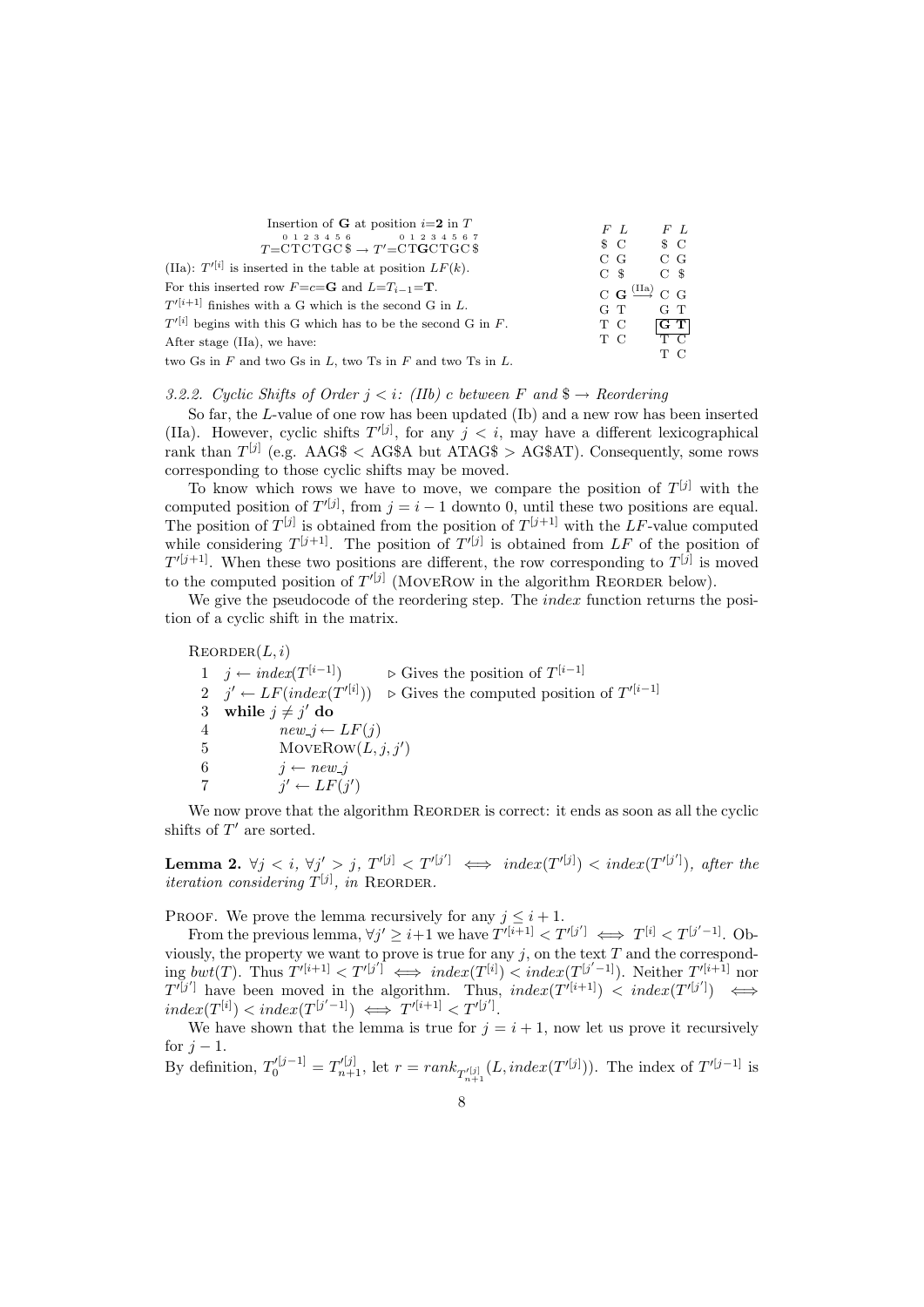computed using the LF function with the following formula:  $index(T^{'[j-1]}) = C_T[T_0^{'[j-1]}]+$  $r - 1$ . We distinguish two different cases:

- if the first letter of  $T^{\prime [j-1]}$  is different from the first one of  $T^{\prime [j']}$ , then  $C_T[T_0^{\prime [j-1]}]\neq$  $\mathbf 0$  $C_T[T_0^{(j)}]$ . Without loss of generality, consider  $T_0^{(j-1)} < T_0^{(j')}$ . By definition,  $r \leq C_T[T_0'^{[j']}] - C_T[T_0'^{[j-1]}]$ . Thus  $C_T[T_0'^{[j-1]}] + r - 1 \leq C_T[T_0'^{[j']}] - 1$ . However, the rank computed for the index of  $T^{\prime [j']}$  is strictly positive. Finally  $T_0^{\prime [j-1]}$  <  $T_0^{\prime[j^\prime]} \implies index(T^{\prime[j-1]}) < index(T^{\prime[j^\prime]}).$
- otherwise, both letters are equal. Then, we can write

$$
T'^{[j-1]} < T'^{[j']} \Longleftrightarrow T'^{[j-1]}[1 \dots n+1] < T'^{[j']}[1 \dots n+1] \\
\Longleftrightarrow T'^{[j-1]}[1 \dots n+1]T'^{[j-1]}_0 < T'^{[j']}[1 \dots n+1]T'^{[j']}_0 \\
\Longleftrightarrow T'^{[j]} < T'^{[j'+1]}
$$

We know that the lemma is true for j, thus we have  $T^{'[j]} < T'^{[j'+1]} \iff index(T'^{[j]}) <$  $index(T'^{[j'+1]})$ .

Let  $k = index(T'^{[j]}), k' = index(T'^{[j'+1]}), r' = rank_{T'^{[j'+1]}_{n-1}}(L, k')$  and  $c = T'^{[j-1]}_0 =$  $T_0^{\prime [j']}$ .

$$
index(T'^{[j-1]}) = C_T[c] + rank_c(L, k) - 1
$$
  

$$
index(T'^{[j']}) = C_T[c] + rank_c(L, k') - 1
$$

We know that  $T'^{[j]}_{n+1} = L_k = c$ ,  $T'^{[j'+1]}_{n+1} = L_{k'} = c$  and  $k' > k$ . So  $rank_c(L, k') >$  $rank_c(L, k)$  and eventually  $index(T'^{[j-1]}) < index(T'^{[j']})$ . Finally,  $T^{\prime [j-1]} < T^{\prime [j']} \implies index(T^{\prime [j-1]}) < index(T^{\prime [j']}).$  We can prove  $T^{\prime [j-1]} <$  $T^{\prime [j']} \Longleftarrow index(T^{\prime [j-1]}) < index(T^{\prime [j'])}$  in a similar way.

Thus, if the property is true for j, it is also true for  $j-1$ . Finally, when the algorithm finishes (with  $j = 0$ ), we have  $\forall j, j'$   $T'^{[j]} < T'^{[j']}$   $\iff$   $index(T'^{[j]}) < index(T'^{[j']})$ . In other words, at the end of the algorithm, the cyclic shifts are ordered.

We now have to prove that stopping the algorithm when the computed position and the initial one are identical is sufficient, all cyclic shifts being ordered.

**Lemma 3.**  $index(T^{[k]}) = index(T'^{[k]}) \implies index(T^{[j]}) = index(T'^{[j]}),$  for  $j < k < i$ .

PROOF. Given  $index(T^{[k]})$ ,  $index(T^{[k-1]}) = C_T[T_n^{[k]}] + rank_{T_n^{[k]}}(L, index(T^{[k]}))$  $=\overline{C_T}[T^{(k)}_{n+1}] + rank_{T^{(k)}_{n+1}}(L, index(T'^{[k]})) = index(T'^{[k-1]})$ Therefore,  $index(T^{[k]}) = index(T'^{[k]}) \implies index(T^{[k-1]}) = index(T'^{[k-1]}).$ By induction, we prove the property for each  $j < k$ .

Consider a cyclic shift  $T^{[j]}$  and k, the rank of  $T_n^{[j]}$  in L at the position of  $T^{[j]}$ . The LF-value for the cyclic shift  $T^{[j]}$  is the position corresponding to  $T^{[j-1]}$  in L which is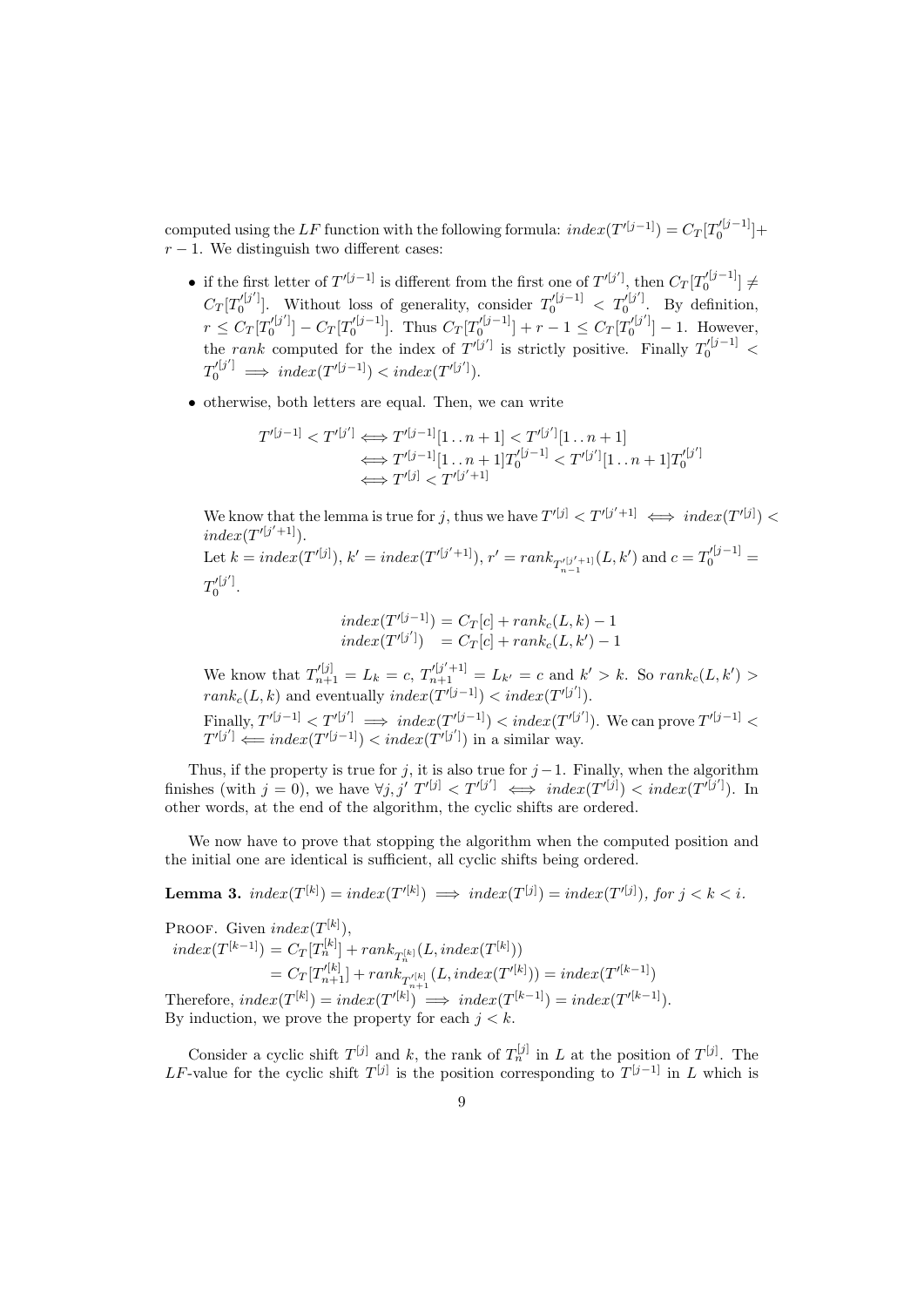the k-th cyclic shift beginning with a  $T_n^{[j]}$ .

F L \$ C C G C \$ C G G T G T T C T C (IIb) −→ F L \$ C C G C \$ C G G T G T T C T C (IIb) −→ F L \$ C C G C G C \$ G T G T T C T C T [i−2] T [i−1] 2nd C → T [i−2] : 2nd cyclic shift beginning with C. T 0[i−1] 3rd C → T <sup>0</sup>[i−2] : 3rd cyclic shift beginning with C. T 0[i−2] T [i−3]

At the position of  $T^{i[i-2]}$ , we have the first \$ in L, and at the position of  $T^{[i-3]}$ , we have the first \$ in F. Therefore, we do not need to move a cyclic shift anymore. In fact, we reached the leftmost position of the text, preventing us from considering further move.

Finally,  $L = bwt(T')$ .

## 3.3. Insertion of a Factor rather than a Single Letter

We can generalize our approach to handle the insertion of a factor  $S$  of length  $m$  at position *i* in T. Let consider  $T' = T[0 \tildot i - 1]S[0 \tildot m - 1]T[i \tildot n]$  with  $m > 1$ . The four stages can be extended as follows:

- (Ia) Cyclic shifts  $T^{\prime [j]}$  with  $j > i + m$ : unchanged.
- (Ib) Cyclic shift  $T^{\prime[i+m]}$ : modification  $L=S_{m-1}$  instead of  $T_{i-1}$ .
- (IIa) Cyclic shifts  $T^{(j)}$  from  $j=i+m-1$  downto  $i+1$ :

insertion  $F=S_{j-i}$  and  $L=S_{j-i-1}$ .  $T^{\prime[i]}\colon\quad\text{insertion}\ F\text{=}S_0\qquad\text{and}\ L\text{=}T_{i-1}.$ 

(IIb) Cyclic shifts  $T^{\prime [j]}$  with  $j < i$ : as presented in algorithm REORDER on page 8.

However a problem arises: we delete  $T_{i-1}$  from L during stage (Ib), and reintroduce it after all the other insertions at the end of stage (IIa). During this stage, all  $rank_{T_{i-1}}$ values that have been computed before the final insertion may be wrong. These values have to be computed only if a  $S_j$ ,  $j > 0$ , is such that  $S_j = T_{i-1}$ .

A simple solution consists in not totally relying on  $rank_{T_{i-1}}$  and, depending on the location we consider and the location of the original  $T_{i-1}$ , adding 1 to the obtained value.

#### 3.4. Deletion of a Factor

Consider a deletion of  $m$  consecutive letters in  $T$ , starting at position  $i$ . The resulting text is  $T' = T[0 \dots i - 1]T[i + m \dots n]$ . The four stages can be modified as follows:

- (Ia) Cyclic shifts  $T^{\prime [j]}$  with  $j > i + m$ : unchanged.
- (Ib) Cyclic shift  $T^{[i+m]}$ : modification  $L=T_{i-1}$  instead of  $T_{i+m-1}$ .
- (IIa) Cyclic shifts  $T^{[j]}$  from  $j=i+m-1$  downto i:

deletion of the corresponding row. We still have to pay attention to  $rank_{T_{i-1}}$ : during the deletion of cyclic shifts,  $T_{i-1}$ appears twice in L. Therefore, we may have to subtract one from the value returned by  $rank_{T_{i-1}}$ .

(IIb) Cyclic shifts  $T^{\prime [j]}$  with  $j < i$ : as presented in algorithm REORDER on page 8.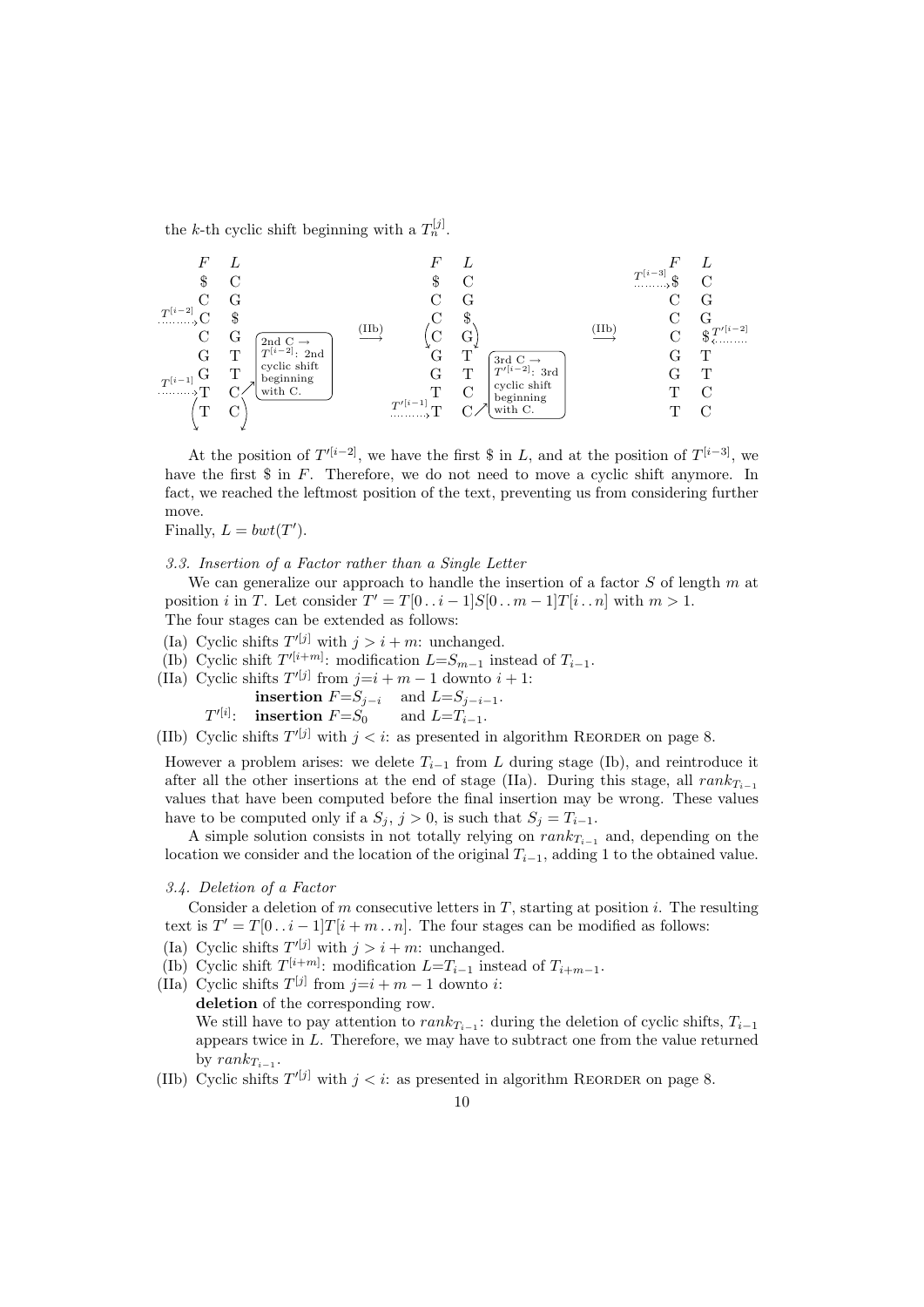## 3.5. Substitution of a Factor

Consider the substitution of  $T[i \dots i + m - 1]$  by  $S[0 \dots m - 1]$ : that is  $T' = T[0 \dots i 1|S[0 \dots m-1]T[i+m \dots n].$ 

- (Ia) Cyclic shifts  $T^{\prime [j]}$  with  $j > i + m$ : unchanged.
- (Ib) Cyclic shift  $T^{(i+m)}$ : modification  $L=S_{m-1}$  instead of  $T_{i+m-1}$ .
- (IIa) Cyclic shifts  $T^{(j)}$  from  $j=i+m-1$  downto  $i+1$ : substitution  $F=S_{j-i}$  and  $L=S_{j-i-1}$ move this row to the appropriate position.  $T'[i]$ : modification  $F = S_0$ .
- (IIb) Cyclic shifts  $T^{\prime [j]}$  with  $j < i$ : as presented in algorithm REORDER on page 8.

# 3.6. Complexity

After the three first stages, a modification and an insertion have modified the two columns  $L$  and  $F$ . The fourth stage, that consists in finding the new ranking of all extended cyclic shifts of order less than  $i$ , is the greediest part of the algorithm. The worst-case scenario occurs when the new ranking is obtained after each cyclic shift has been considered (e.g. text  $A^{m}\$  transformed in  $A^{m}C\$ ). It follows that the worst-time complexity depends on the  $O(n)$  iterations presented in the algorithm page 8. Function MoveRow operates on the dynamic structure storing L. It can be performed in at most  $O(\log n(1+\log \sigma/\log \log n))$ , leading to an overall practical complexity bounded by  $O(n \log n(1 + \log \sigma / \log \log n)).$ 

# 4. Results

In the previous section, we presented a four-stage algorithm for updating the Burrows-Wheeler Transform of a modified text. We are now conducting experiments on various types of sequences (length, type, alphabet size, entropy) and are comparing our approach with the most efficient static and dynamic existing implementations.

# 4.1. Material and methods

We conducted experiments on real-life texts as follows: we downloaded four texts from the Pizza&Chili corpus<sup>1</sup> on March, 15th 2008. These texts are of various types (length, content, entropy and alphabet size). For each category, we extracted randomly 10 texts of length 100, 250 and 500 KB, and 1 MB. For each text T, the letter at a random position i was replaced by another letter  $c$  drawn from  $T$ , resulting in  $T'$ . Because of the closeness between the BWT and the suffix array, we generated, for each sample, two suffix arrays, one for  $T$  and one for  $T'$ . We measured the number of differences between these two suffix arrays and repeated this operation 100 times to compute an average value. We used substitution, instead of insertion, in these tests because the number of modifications is much easier to compute: with an insertion at position  $i$ , the suffix beginning at position  $j > i$  in T begins at position  $j + 1$  in T'. Thus, all values greater than  $i$  in the original suffix array are incremented by one in the modified suffix array. Note that the impact an insertion or a deletion has on the lexicographical order of suffixes (or cyclic shifts) is not different from the impact of a substitution.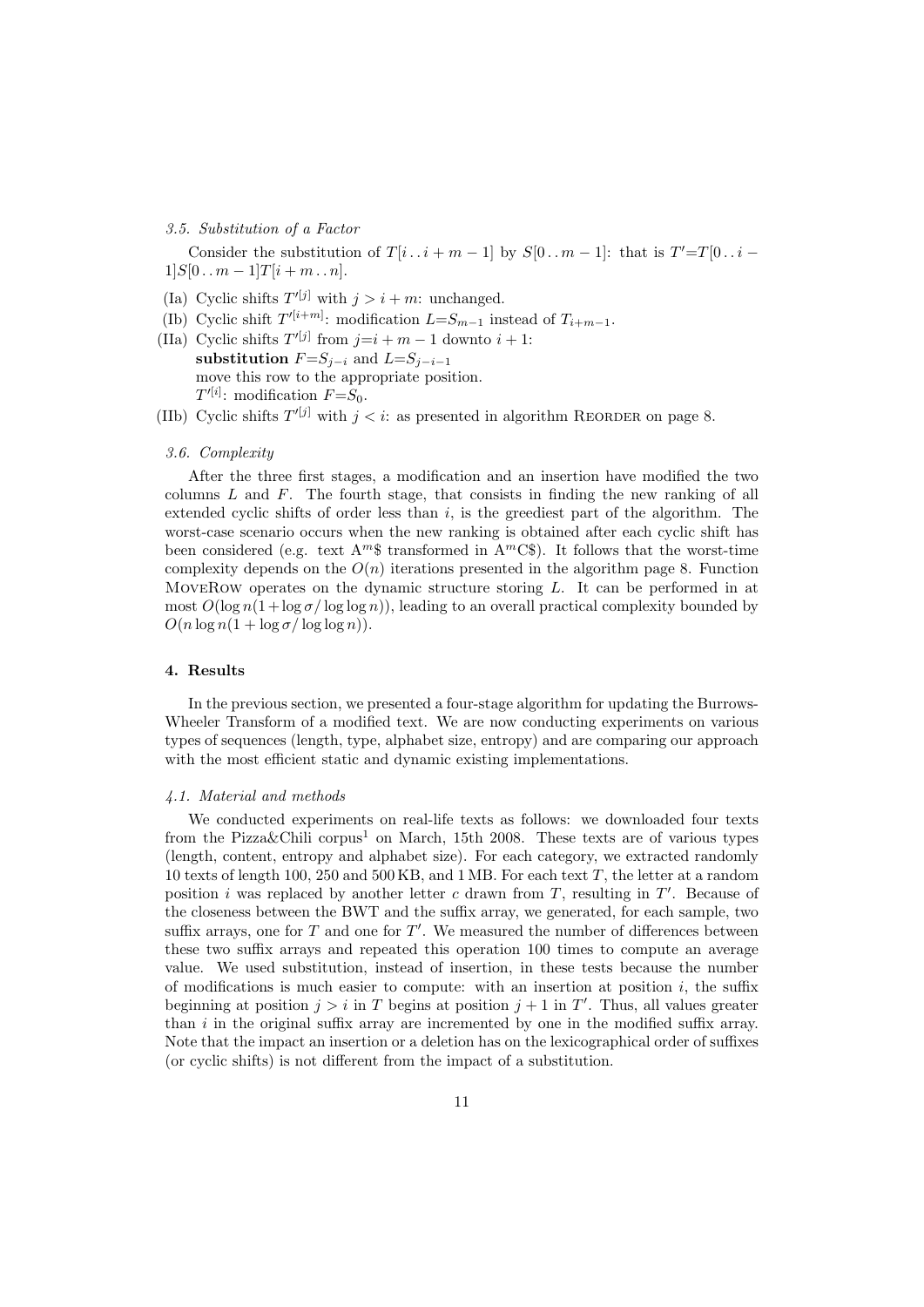|            | Entropy $H_0$ | $100\,\mathrm{KB}$ | 250 KB | $500\,\mathrm{KB}$ | $1\,\mathrm{MB}$ | Ratio 1 MB:100 KB |
|------------|---------------|--------------------|--------|--------------------|------------------|-------------------|
| <b>DNA</b> | 1.982         | 10.12              | 9.52   | 10.26              | 10.91            | 1.08              |
| English    | 4.53          | 7.75               | 7.94   | 9.03               | 10.31            | 1.33              |
| Random     | 6.60          | 3.89               | 4.03   | 4.21               | 4.36             | 1.12              |
| Source     | 5.54          | 92.88              | 55.76  | 118.54             | 72.22            | 0.77              |
| XML        | 5.23          | 26.43              | 28.84  | 34.8               | 44.08            | 1.67              |

Table 1: Average number of modifications for a random substitution of a single letter.

The results are presented in Table 1.

As shown in column ratio in the table, multiplying the size of the text by 10 does not increase by the same factor the number of differences. Moreover, the number of modifications is closer to  $log(n)$  rather than n. This observation is an explanation of the good behaviour of our algorithm in practice. We would like to conduct an in-depth study of these experiments to examine the impact of the size of the alphabet, the entropy and other possible factors that are impacting the update. The first tests we conducted on an early implementation are confirming that this approach is from far faster than the quickest BWT constructions.

## 4.2. Comparisons

We implemented our algorithm using Gerlach's implementation [14] of Mäkinen and Navarro's dynamic structures [13]. Using these structures,  $rank_c$ , insert and delete operations are performed in  $O(\log n \log \sigma)$  time. We compared our algorithm, allowing dynamic updates, to a reconstruction from scratch of a BWT (using dynamic or static structures). The dynamic implementation is due to Gerlach while the static one is based on one of the most time-efficient construction of the suffix array [15].

We tested our algorithm on various texts and are presenting the results for DNA and random texts. The results are very similar for the other types of text. The random text is drawn over an alphabet of size 100.

First we have inserted a single letter at a random position in texts of different lengths. Then we repeated the process for the insertion of 500 consecutive letters. Each insertion was repeated at different positions 30 times. For each considered length of the text, the insertion positions are always the same.

The programs were compiled with gcc version 4.1.2, and flag  $\neg$ 02 (and  $\neg$ DSAMPLE=0 for the implementation of BWT with dynamic structures). We achieved the tests on a computer running on Ubuntu 7.10 with an Intel Core 2, 1.83 GHz and 2 GB of RAM. In Fig. 5 we compare:

- the whole reconstruction of the BWT, due to the insertion of 500 letters in the original text (a: with dynamic structures; b: with static structures).
- our four-stage algorithm, with the insertion of a single letter. The time obtained is multiplied by 500 in order to simulate the insertion of 500 letters one at a time  $(c).$

<sup>1</sup>http://pizzachili.dcc.uchile.cl/texts.html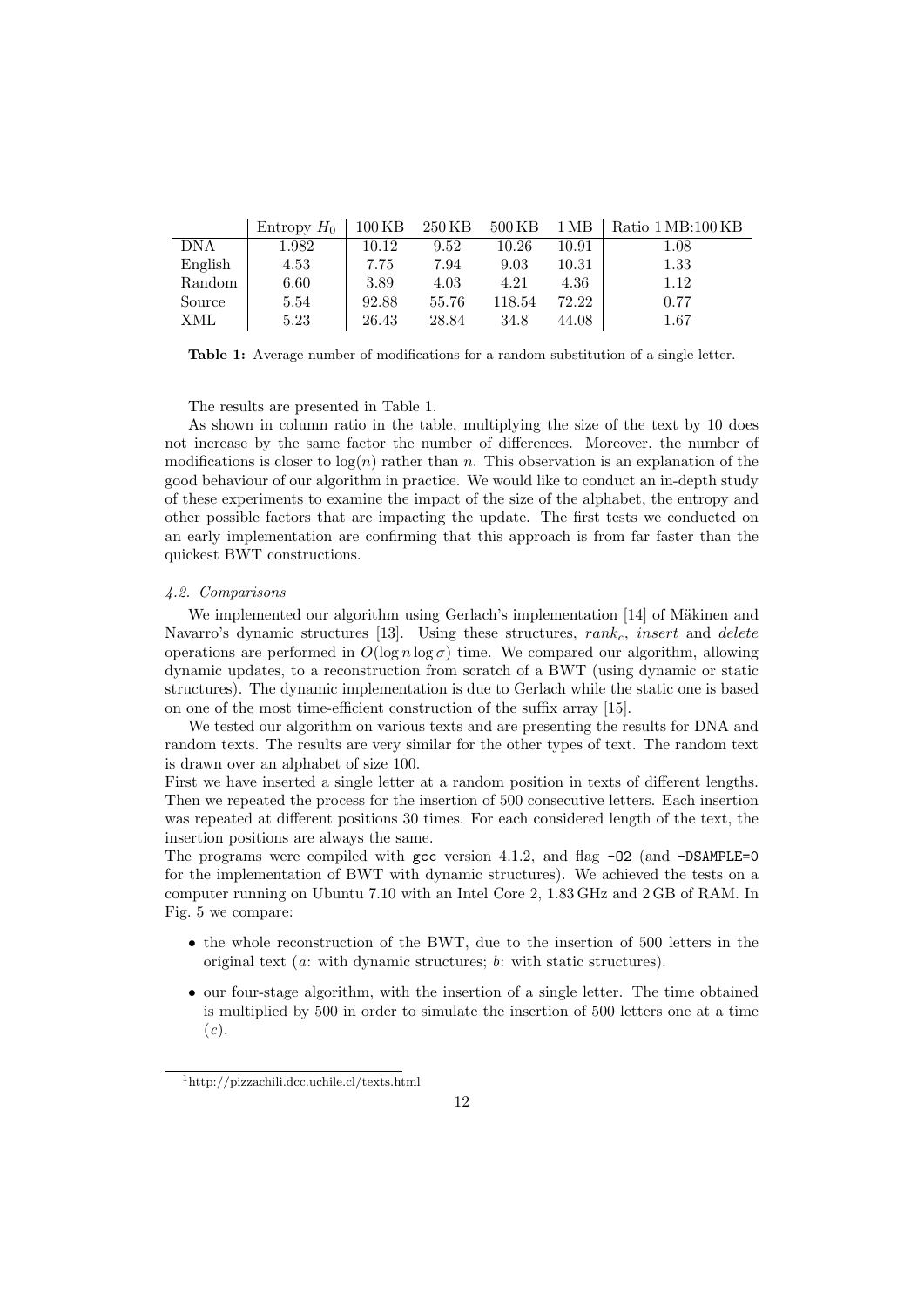

Figure 5: Comparison of the time used to construct  $bwt(T')$  vs our dynamic update (note the logarithmic time scale)

• our four-stage algorithm with the insertion of a 500-letter block  $(d)$ .

Although dynamic structures are much slower than static ones, our algorithm outperforms the static reconstruction of BWT. Moreover, dynamic-compressed structures computing rank operation are very recent and some further work may improve the complexity of insert, delete and rank operations and, thus, improve the efficiency of our implementation.

Our results show that inserting many letters at the same time is more efficient than inserting them one at a time. Consequently, we wonder how evolves the time of insertion considering different lengths of insertion. Meanwhile, we want to determine when the reconstruction of the static structure is quicker. We performed some tests on a 1 MB DNA file. We see in Fig. 6 that our algorithm is slower for insertions of more than 60,000 consecutive letters, that is 6% of the text. As we already noticed, the insertion time is not linear in the size of the word inserted for short patterns (shorter than 500 letters). For longer patterns, inserting 10 patterns of length 1,000, for example, is not worse than inserting only one pattern of length 10,000.

This is understandable since large insertions will heavily impact the lexicographical ranking of cyclic shifts and thus will lead to reorder lots of elements.

# 5. Conclusion

We proposed a four-stage algorithm that updates the Burrows-Wheeler Transform of a text  $T$  whenever standard edit operations are modifying  $T$ . The correctness of this algorithm has been proved and its efficiency in practice, despite a worst-case  $O(|T| \log |T| (1+\epsilon))$  $\log \sigma / \log \log |T|$ )-time complexity has been demonstrated: we selected various texts, performed random insertions and, with respect to the results, we confirmed that we are far from the mentioned worst-case bound. Yet, determining precisely the average-case bound of our algorithm still needs some extra work.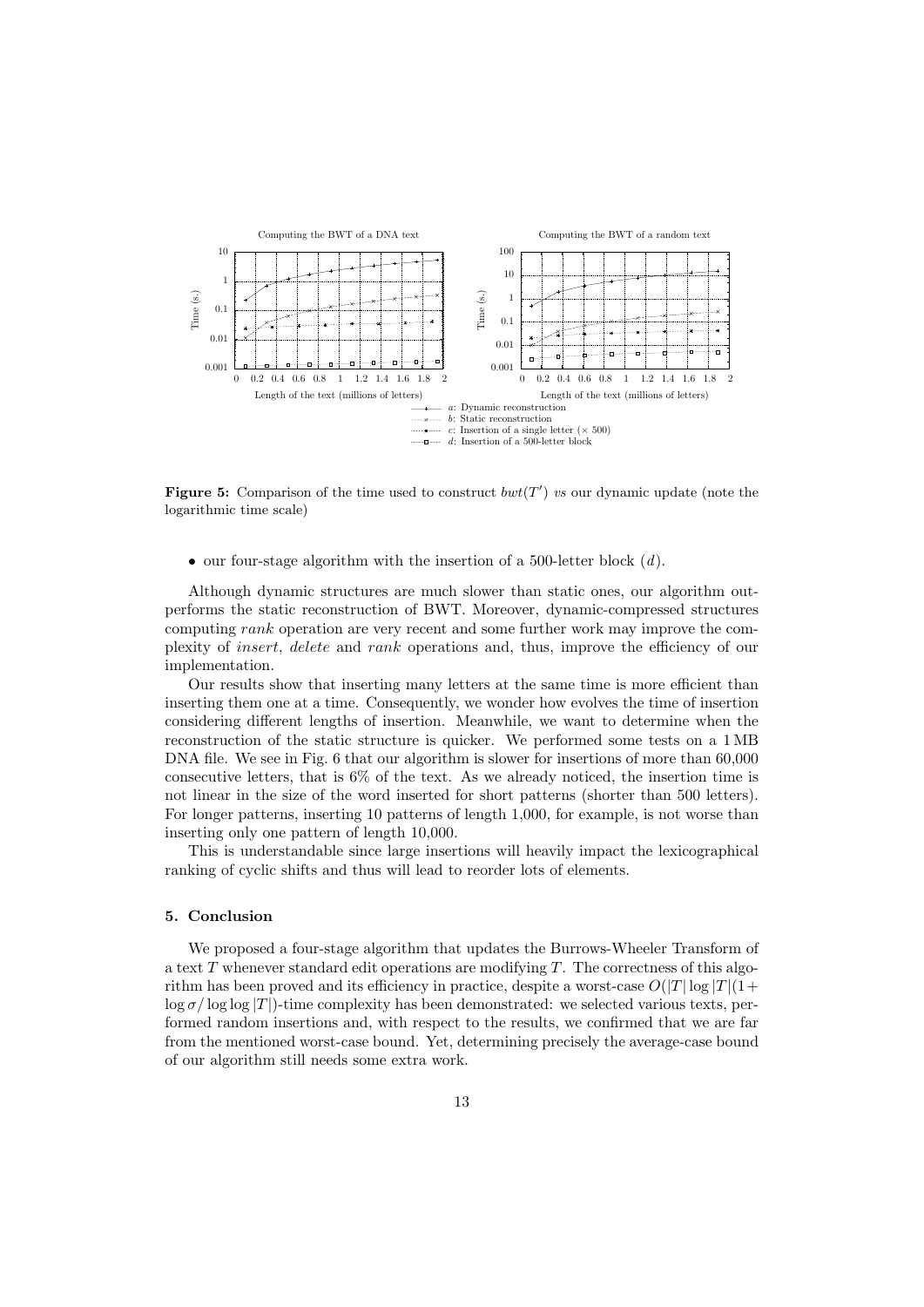

Figure 6: For which size of block should we reconstruct the BWT?

The algorithm we developed is of particular interest for data compression purposes as well as compressed indexes. Structures that are based on the Burrows-Wheeler Transform, such as FM-indexes, can be maintained in a way that is very similar to the one we developed for the transform. With little extra effort, one can probably create the first fully-dynamic compressed full-text index.

Our work may also be interesting for computing a modified suffix array without reconstructing it from scratch. Note that from the updated BWT, one can easily compute the corresponding suffix array. Here is a pseudocode for retrieving the suffix array SA from L:  $RETRIEVESA(L)$ 

 $1 \quad j \leftarrow \text{index}(L, T^{[n]})$ 2  $i \leftarrow 0$ 3 repeat  $SA[j] \leftarrow i$ 4  $j \leftarrow LF(j)$ 5  $i \leftarrow (i-1) \mod (n+1)$ 6 until  $i = 0$ 

From the practical viewpoint, the dynamic structures that need to be maintained during the conversions are slowing down the process, losing the fight against "from scratch" SA constructions.

Rather than using such a conversion for the suffix array, it is possible to update it by using a method similar to our update algorithm. Due to the equivalency between suffix sorting and cyclic shift sorting, the reordering applied to the BWT is exactly the same for the corresponding suffix array. Therefore, our plan is now to adapt our strategy for updating directly a suffix array without recomputing it entirely.

#### References

[1] M. Burrows, D. J. Wheeler, A block-sorting lossless data compression algorithm., Tech. Rep. 124, DEC, Palo Alto, California (1994).